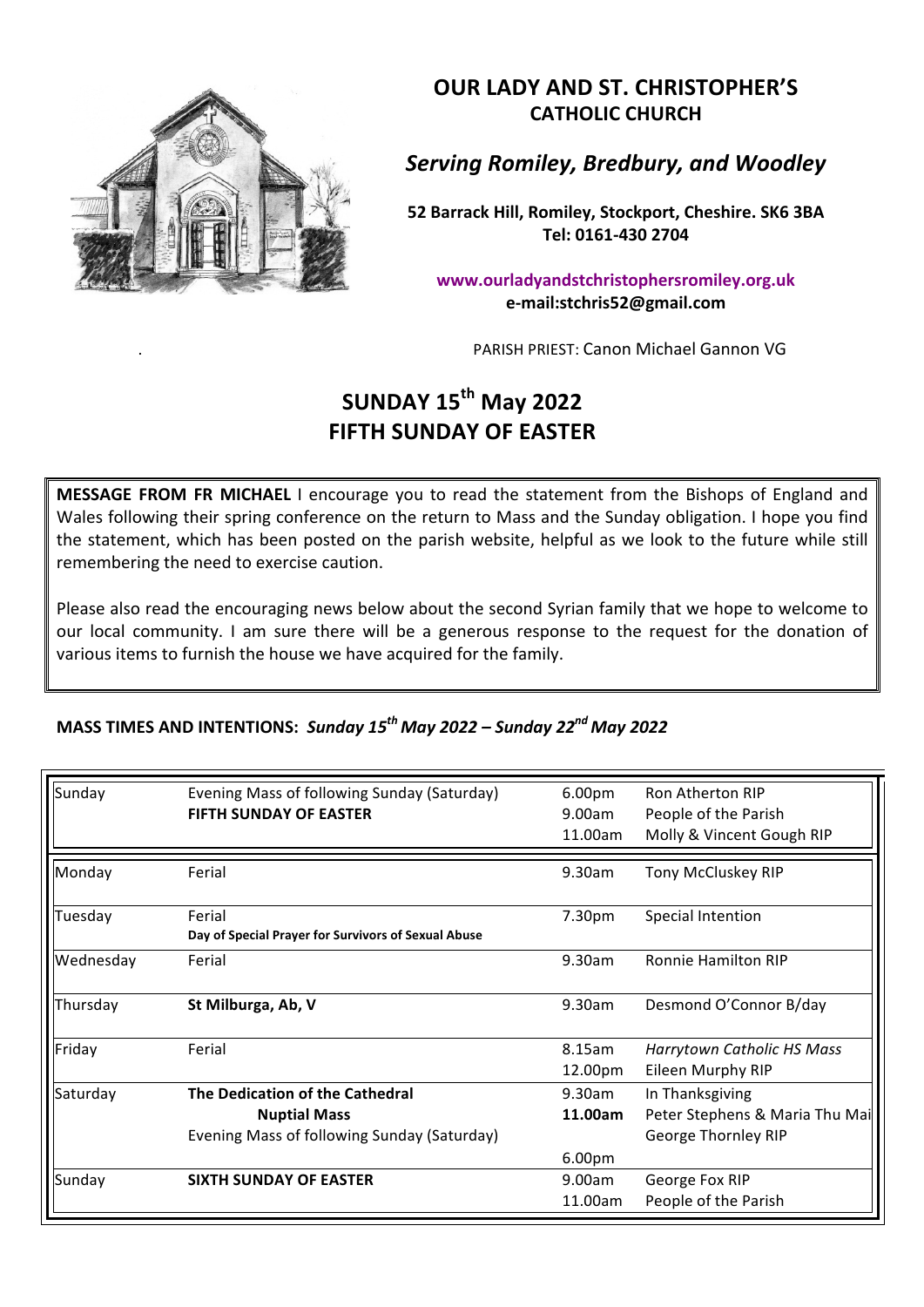**THE SICK AND HOUSEBOUND:** Christine Beswick, Hillary Rustage, Kieran O'Brien, Lionel & Jenny Rawlings, Matthew Norman, Jadar Jones, Michael Christie, Sonia Faure, Wilfred Hartley, Mandy Keane, Joyce Osbourne, Michael O'Sullivan, Bob Parker, Katelyn Reilly, Margaret Smith, Amy Harris, Elizabeth Brown, Bridget Robertson, Valerie Gahan, Marina Hernandez. Joshua Goddard, Eamon Curran, Pat Duggan, Ruth Grace Crosby, Howard Moore, Eileen Bush, Pat Stewart, Sheila Murphy, Kath Longden, Michael Sainsbury, Kathleen Zwierink, Moira McNeill, John Bardsley, Tricia Burke, Isaac Saed Iqbal, Simon Wright, Margaret Schofield, Margaret Wooliscroft, Winifred Corrigan, Mark Sorrell, Rory Ireland, Samuel Minnis, Brian Murphy, Helen Bridge. We commend them to the prayers of Our Lady & St Christopher.

**ANNIVERSARIES** Please remember to pray for those whose anniversaries occur at this time: Agnes Sutcliffe, Dennis Travis, Ronnie Hamilton, Joan Kelly, Marjorie Elsworth, Louise Phelan, Margaret Booth, Frank O'Malley, Albert Docx, Patricia Smith, Margaret Rowcroft.

**RECENTLY DECEASED** Please pray for the happy repose of the soul of Geoffrey (Geoff) Hooley who died recently. May he rest in peace. Please also pray for his family at this sad time.

## **PARISH LIVE STREAM Please go to www.churchservices.tv/romiley**

**WE WELCOME INTO THE FAMILY OF THE CHURCH** Liam Edward Skelton, Anna Sophia Skelton & Ivy James Rafferty who were baptised recently.

**SUNDAY READINGS** for Fifth Sunday of Easter: Acts 14: 21-27, Apocalypse 21: 1-5, John 13: 31-35.

**SACRAMENT OF RECONCILIATION** Saturday 5.15pm - 5.45pm, Sunday 10.20am - 10.45am. Please allow one minute after the previous penitent has left before entering the confessional.

**BISHOPS' STATEMENT ON RETURNING TO MASS** Please see the statement concerning the return to Mass and the Sunday obligation as we emerge from the pandemic, which has been posted on the parish website.

**PARISH SAFEGUARDING REPRESENTATIVE** Many of the voluntary roles undertaken within the Parish require a regular DBS check which needs to be updated every 3 years. Several of our Parish volunteers are due an update and Stella Hulley will be contacting these volunteers over the next few weeks to support the re-application procedure.

**BEREAVEMENT GROUP** The next meeting will be in the St Christopher Centre on Thursday 19 May from 1.00pm until 2.30pm. For more information please contact Susan Carr on 07543 408551.

**THE QUEEN'S DIAMOND JUBILEE CELEBRATION** Sunday 5<sup>th</sup> June from 12 noon. All are welcome to come and celebrate this occasion in the St Christopher Centre......drinks, strawberries, gateaux, etc. Please just tick the sheet at the back of church so that we have an idea of numbers. Names are not required. Thank you.

**COMMUNITY SPONSORSHIP** We are moving ever closer to welcoming our second Refugee family into our Parish Community. Our application is complete and with the Home Office, which they are reviewing. We expect the family of 4 (mum, dad and 2 children) to be joining us within 8 to 10 weeks. We have now got the keys to the property the family will rent which thankfully is partially furnished with many items. However, there are still a number of things we still need for the home and I am once again calling on the generosity of parishioners to help if you can. On the table at the back of church we have listed the things still needed. If you are able to help can you please put your name against items you are able to provide. Other than bedding and towels we are not necessarily looking for new items and second hand good quality items will be great. If you are able to donate items they can be brought to the presbytery in a bag marked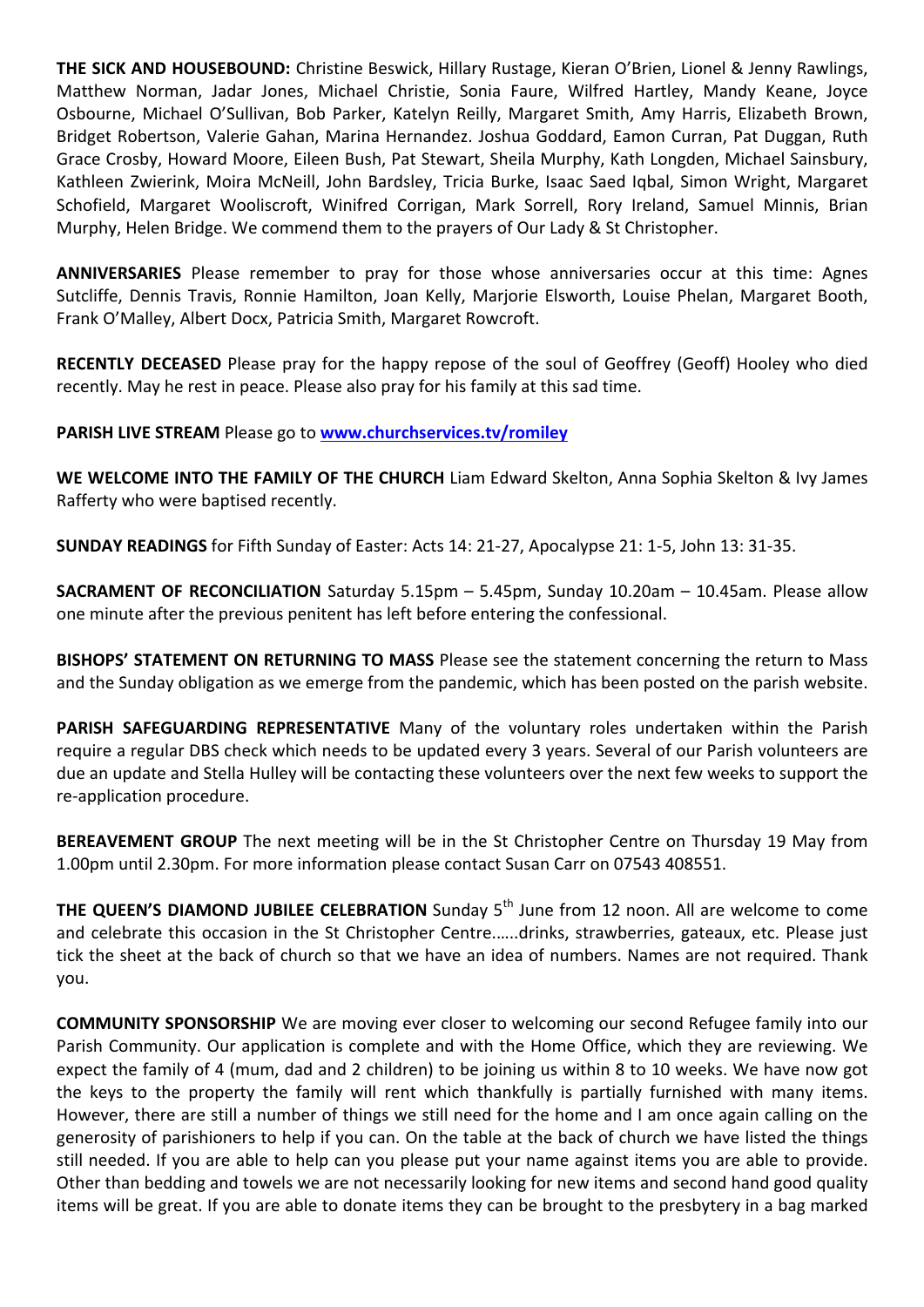'Family'. Also, if any of Parishioners are ESOL trained (Teaching English to Speakers of Other Languages) that might be able to help with teaching the family and can spare a couple of hours each week please let **me know.** As always, I ask that you keep the success of this initiative in your prayers and thank you for your continuing support in making it a success.

**CONTACTLESS GIVING IN THE PARISH** A new **Digital Collection Plate** contactless terminal has been installed near the church entrance. All offertory donations made in this way go directly into Our Lady & St Christopher's parish bank account. If using this method for your offertory donations simply choose the amount and tap the reader with your card or insert it if instructed to do so. It will also be possible a little later to use this system to pay for Mass intentions, piety stall purchases, etc. The collection baskets will remain in use for those who prefer to use this method of giving.

**Dominic Berry & Colette Lennon will be on hand at the Masses this weekend to assist and answer any questions people may have.**

**DIOCESAN PILGRIMAGE TO LOURDES** Now that all Covid restrictions have been eased, it is wonderful that once again we can return to Lourdes. Our Diocesan Pilgrimage will take place from 29 July - 4 August by air and 28 July - 5 August overland. Prices start from as little as £440 which includes travel, full board accommodation and full pilgrimage programme. Further details and booking forms are available to download from the Pilgrimage Website **www.shrewsburypilgrimage.co.uk** or from the Pilgrimage Office, Curial Offices, 2 Park Rd South, Prenton, Wirral, CH43 4 UX.

**PARISH SPONSORED WALK....this has now successfully taken place and if you sponsored Father Michael** (or gained sponsors for yourself) we'd be grateful if you could put your sponsor money in an envelope marked "Sponsored Walk" and leave it at the presbytery as soon as possible, and tick your name off on the list at the back of church. Many thanks.

FAMILY TREASURE HUNT WITH PRIZES!! Two described routes, with clues will be on sale from next week. These can be done as a family, on your own or in groups and are about 2 miles long around Woodley and Romiley. They can be done at any time before the closing date of Monday June 6th. There is a minimum donation of £1 per sheet...if you can provide the correct change this would be very welcome. Sheets will also be available through school. in the event of more than one correct sheet for each hunt, a draw will take place.

**SAVE THE DATE!** Our popular fundraising Parish Quiz will return to the St Christopher Centre on Friday 17<sup>th</sup> June. Tickets will go on sale soon, so start putting your teams together! More information next week.

**PILGRIMAGE TO FATIMA-28TH SEPTEMBER TO 5TH OCTOBER** In the light of Pope Francis' reconsecration of Russia, Ukraine and the World to Our Lady of Fatima last month, Fr Martin from Our Lady's, Stockport will be leading a pilgrimage to Fatima with Joe Walsh Tours. Full details are on the attached poster and on the parish websites: **www.ourladyandtheapostles.co.uk** Deposits of £250 will be required by Sunday 31st May to secure your place, with the balance due in July. The cost will be £679 per person, to include a full pilgrimage programme, direct flights from Manchester to Lisbon, transfer to Fatima, a full Religious programme including tours and visits to key sites associated with the apparitions, and full board in a central hotel in Fatima for 7 nights. Brochures and forms are available on request. Please **call** Call Sheena on 07942 373728.

**EVERGREENS** - Wednesdays in the St Christopher Centre from 1.30pm - 3.30pm:

18th May Board Games 25th May NO MEETING 1st June Jubilee Afternoon Tea